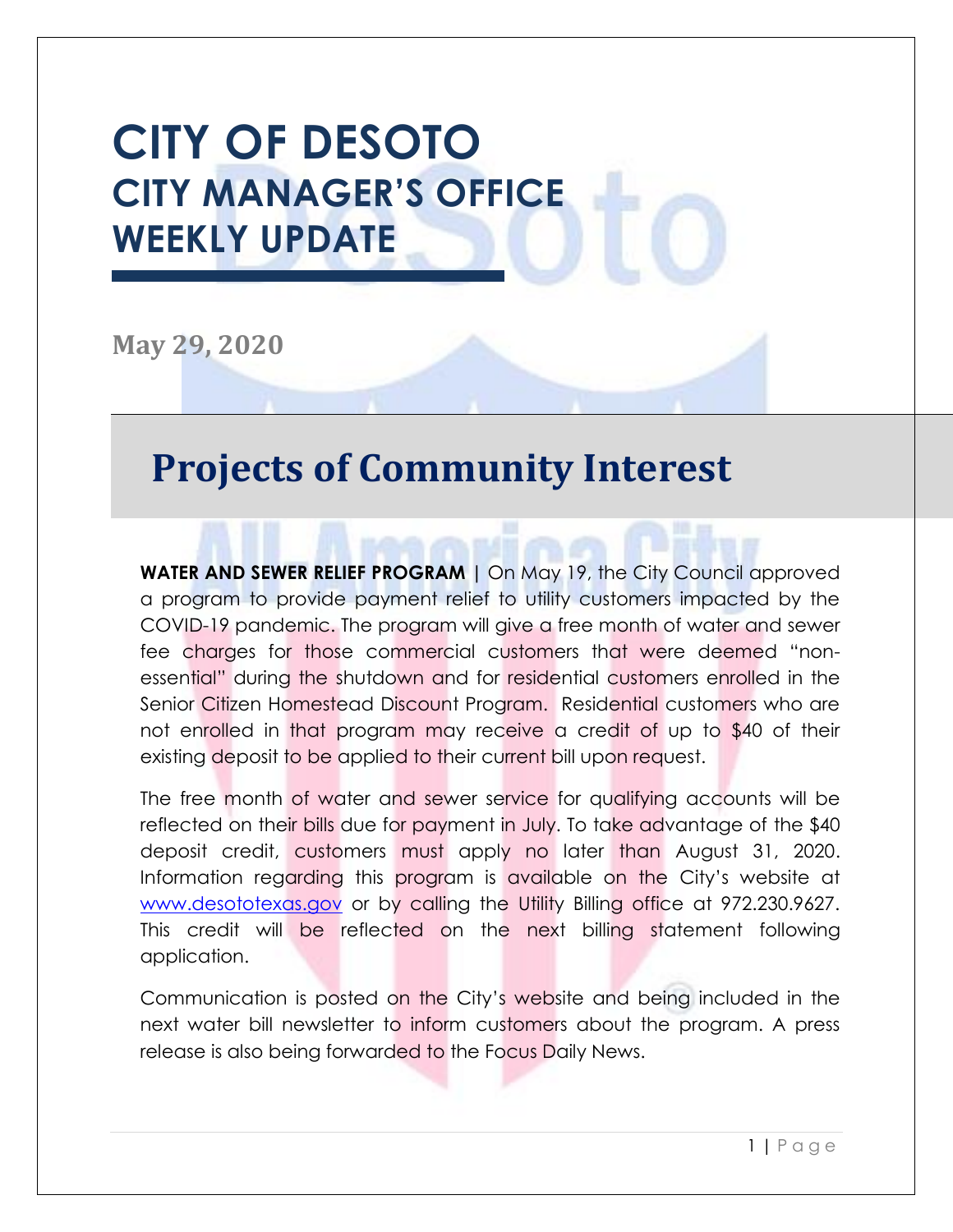**SOFT REOPENING OF CITY FACILITIES** | Social distancing guidelines have been widely followed, and cleanliness protocols are in place. The fitness center reopened Tuesday, May 26 with a modified schedule and additional safety guidelines in place including signing up for designated time slots. The fitness center is open Monday, Wednesday, and Friday from 8:00 AM to 12:00 PM and from 4:00 PM to 8:00 PM. The gym, running track, other Recreation Center rooms, pool, senior center, park playgrounds, and park restrooms will remain closed until further notice. The BMX complex is being reopened as of June 1 with established safety guidelines in place.

**IN-PERSON CITY COUNCIL MEETINGS |** City Council Meetings will be held in person for upcoming meetings starting in June. In order to maintain social distancing, a new June 2 dais seating plan is provided with this report. The dais will support five people properly spaced with the other two elected officials being placed at the desk on the left, looking from the dais to the audience. In order to fairly rotate the two elected officials at the desk location, Council Members will rotate in alphabetical order based on last name. For the June 2 meeting, the two members at the desk will be Councilwoman Brown-Patrick and Councilman Byrd. For the next meeting, the two members will be Councilwoman Marks and Mayor Pro Tem Moore.

**JUNETEENTH VIRTUAL EVENT** | The City's annual Juneteenth Event was originally scheduled for Friday, June 19 at Grimes Park; however, it has been cancelled in its normal format due to COVID-19. However, staff will provide a Juneteenth Virtual Experience designed to commemorate the rich culture that derived from this historic event. The viewing of this program is scheduled on Monday, June 15 through Friday, June 19 beginning at 7:00 PM each day trough social media platforms and the City's website.

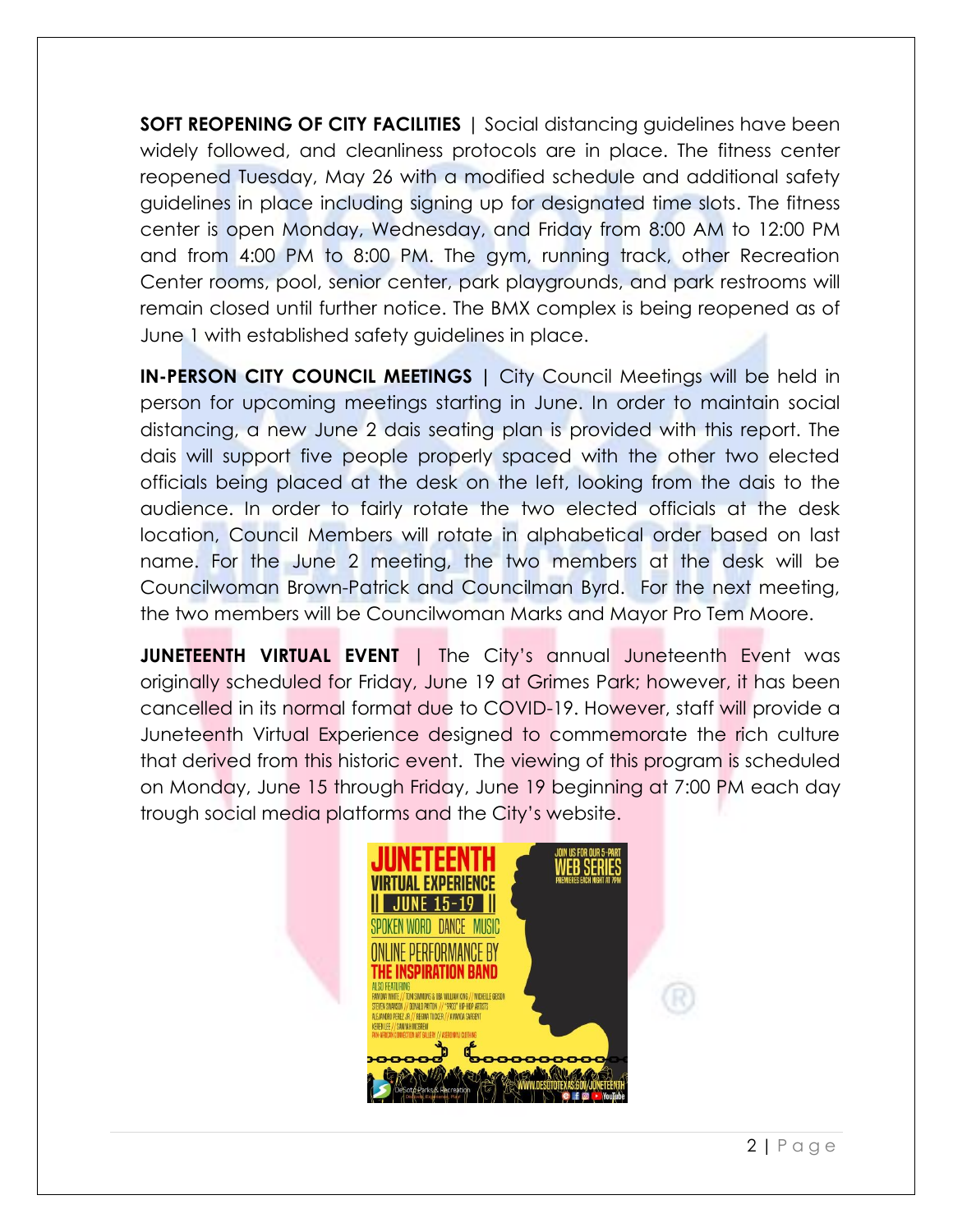**2020 RENOVATION AND REPLACEMENT PROJECT |** The construction contract for the 2020 Renovation and Replacement Project is scheduled to begin in June. The construction will include replacement of water and sewer lines and pavement reconstruction.

Communication in the forms of written notices, message boards, social media, project signs, and emails will be utilized to make citizens aware of the construction.

**SMALL BUSINESS GRANT PROGRAM |**The City staff started accepting small business grant applications this week. Applications will be accepted through Friday, June 12. The application is available on the City's website at [www.desototexas.gov/SmallBusinessGrant.](file:///C:/Users/NAumedes/AppData/Local/Microsoft/Windows/INetCache/Content.Outlook/4QP718Q4/www.desototexas.gov/SmallBusinessGrant) The grant provides up to two months of salary costs for low- and moderate-income employees with a maximum grant award per business of \$5,000.

Ongoing communication efforts to announce the program include posting on social media platforms and the City website, sending out information via mail and email, announcing with LED signs, direct calling businesses, and distributing flyers door-to-door through the Economic Recovery Task Force Business Subcommittee. Newspaper advertisements are available online and in print on Sunday, May 31.

The application process will be handled internally and the formation of the review committee is underway. Staff will host three video conferences through the application process to answer questions and provide instructions for filling out the application. Phone number 972.230.9694 will be used for this program as the business hot line number.

## **Project Updates**

**CITY RESPONSE TO COVID-19** | The Ellis Davis Testing Site has received additional funding to continue testing through the end of June. Walmart is offering drive though testing on Monday, Wednesday, and Friday 7:00AM through 9:00 AM. Methodist Charlton drive through testing is by appointment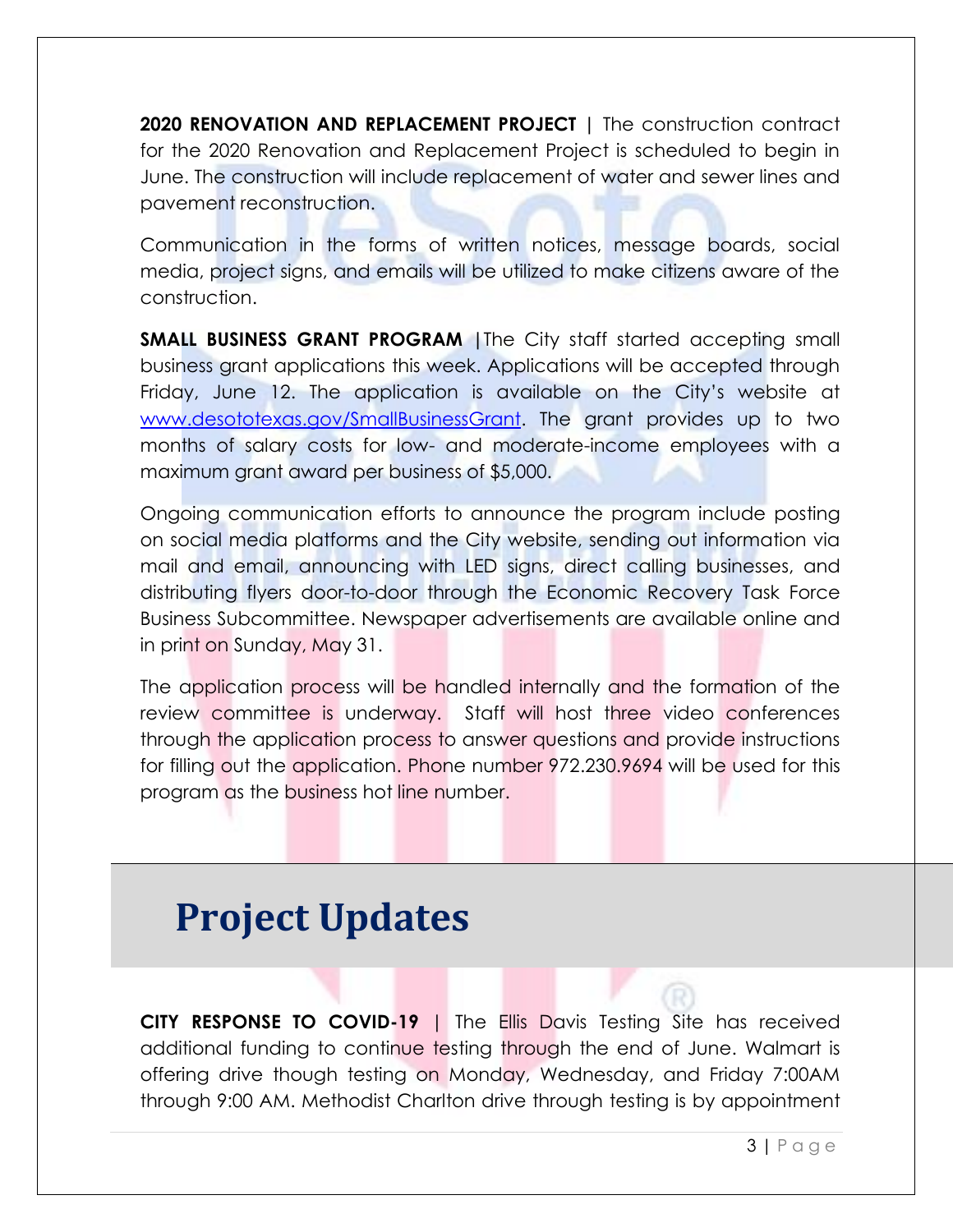only Monday through Friday 9:00 AM through 1:00PM. Ellis Davis conducted 2,140 tests this past week. DeSoto Health and Rehab residents were tested on Tuesday, May 26. Park Manor residents will be tested on Saturday, May 30. As of today, there are 120 identified DeSoto addresses with positive cases and 185 individual positive cases.

**FORMER ALBERTSON'S SITE UPDATE** | On Tuesday, City and DEDC representatives met with the developer interested in converting the former Albertson's building into a climate controlled self-storage business. Representatives from Randall Food's were also present in the meeting. The developer presented their plan, which included converting the existing building and constructing a new out-lot parcel in the parking lot for a new business application. While the developer presented a quality self-storage business proposal, the feedback from City and DEDC representatives expressed a desire to see a higher quality development at that location. Sensing a lack of support for the proposed project, the developer indicated that the project would be put on hold until such time as support could be obtained.

City Manager Wright's recommendation regarding this property is to engage in a master planning process for Belt Line Road between Westmoreland and Cockrell Hill to facilitate future development in that area. This plan should include strategic economic development incentive tools and policies to accelerate the timeframe necessary to attain that master plan vision. This item is expected to be further discussed during development of the 2021 Business Plan.

**IMPACT FEE STUDY** | Based on City Council input during the May 18 Topical Work Session, city staff is gathering development trends information from 1985 through 2010 to provide a report to the City Council. That report is anticipated to be available by June 4, and the impact fee study contract for phase II will be placed on the June 16 City Council Meeting agenda for consideration.

**STRATEGIC PLANNING** | The next phase of the strategic planning process will be community dialogue sessions scheduled for Thursday, June 18. Information was distributed this week to the City Council requesting recommendations for three community members to participate in the dialogue sessions, which are being planned for small, in-person events consistent with safe social distancing practices. Communication was sent out to the facilitators and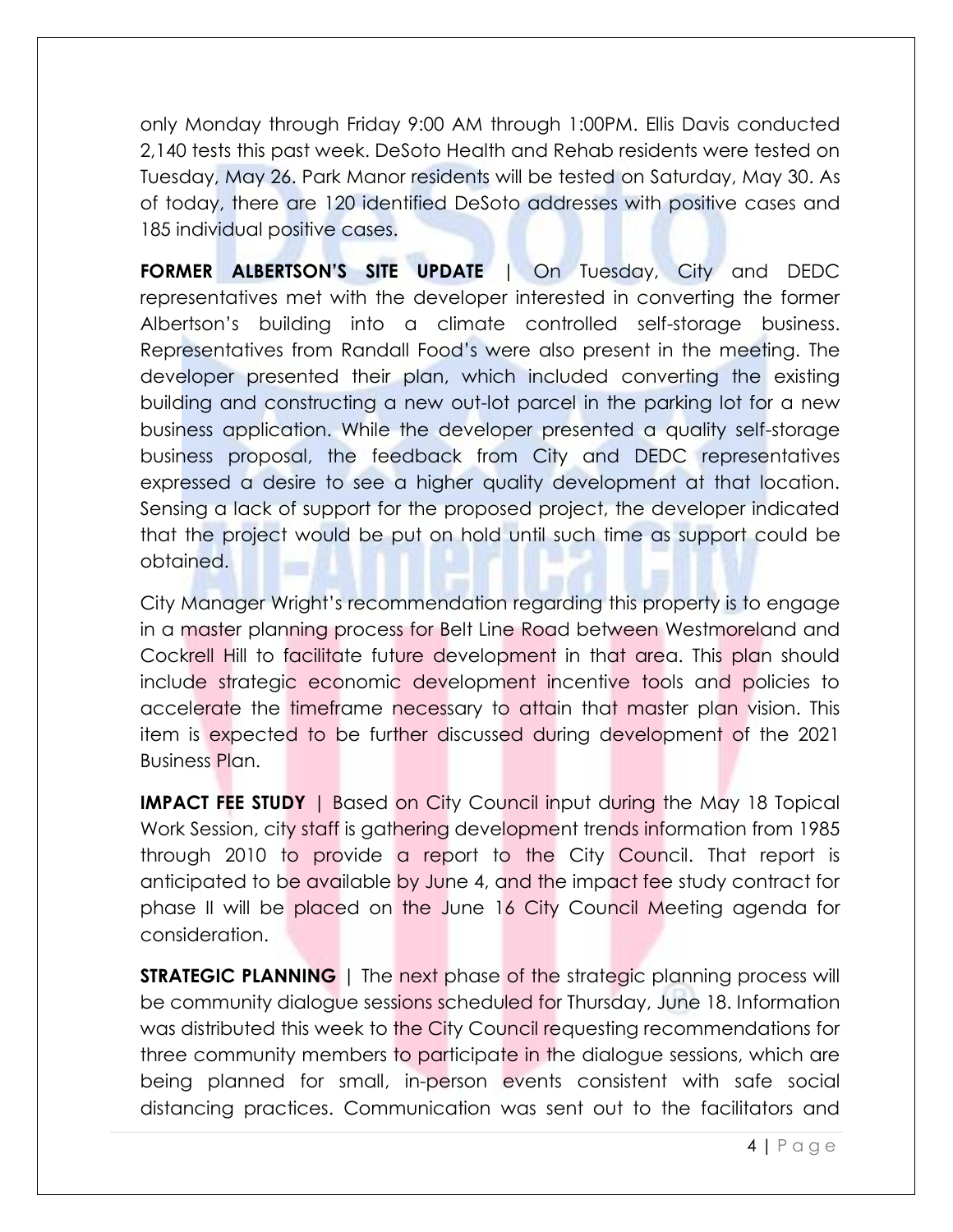recorders as well to get confirmation of commitment. Invitations to the Dinning and Dialogue will be sent out the first week of June to invited participants.

**RENTAL REGISTRATION ORDINANCE |** Based on City Council input received at the May 18 Topical Work Session, staff is finalizing the rental registration ordinance. The next step will be hosting a public meeting no later than the first week of July.

Staff reviewed the work space requirement for the inspector position and identified a solution within the current Fire Administration office remodel project that will not impact the budget of that project. The upfront cost of this project will be appropriately reduced based on this solution.

### **Weekly Events & Meetings**

| May 29 Virtual Small Business Grant Program   | June 15-19 Juneteenth Virtual Event at 7:00 PM      |  |
|-----------------------------------------------|-----------------------------------------------------|--|
| application assistance at                     | each day through social media and City website.     |  |
| 5:30 PM                                       |                                                     |  |
| June 1 Town Hall Meetings for Small Business  | June 16 City Council Work Session & Meeting at      |  |
| Grant Program at 1:30 PM and 5:30 PM - City   | 5:30 PM (Council Chambers)                          |  |
| Council Chamber                               |                                                     |  |
| June 2 City Council Work Session & Meeting at | June 17 Virtual DeSoto Works Job Fair – This event  |  |
| 6:00 PM (Council Chambers)                    | will be an all-day event                            |  |
| June 4 Mayor's Quarterly at 6:30 PM Tele-     | June 18 Virtual DeSoto Works Job Fair - This event  |  |
| Conference                                    | will be an all-day event                            |  |
| June 5 Virtual Small Business Grant Program   | June 18 Strategic Planning Dine & Dialogue Event    |  |
| application assistance at                     | - Multiple locations in City building at 6:00 PM to |  |
| 5:30 PM                                       | 7:30 PM                                             |  |
| June 10 Virtual Small Business Grant Program  | June 20 Budget Training City Council at 9:00 AM     |  |
| application assistance at                     | to 2:00 PM City Council Conference Room             |  |
| 5:30 PM                                       | (Tentative)                                         |  |
| June 11 City Council Team Building Workshop   | June 22 DeSoto Economic Development                 |  |
| 6:00 PM to 8:00 PM at the Blue Bonnet Room    | Corporation Regular Board Meeting -                 |  |
|                                               | 9:00 AM to 2:00 PM Council Conference Room          |  |
| June 12 DEDC Board Meeting and DEDC Board     | June 26 Fourth Friday Concert location TBD,         |  |
| Meeting Retreat DeSoto Heliport at 9:00 AM to | virtual broadcast at 8:00 PM Natural Change         |  |
| 4:00 PM                                       | <b>Band</b>                                         |  |
| June 15 City Council Topical Work Session at  |                                                     |  |
| 6:00 PM (Moseley Pool Audit & Economic        |                                                     |  |
| Development Type A/B Structure)               |                                                     |  |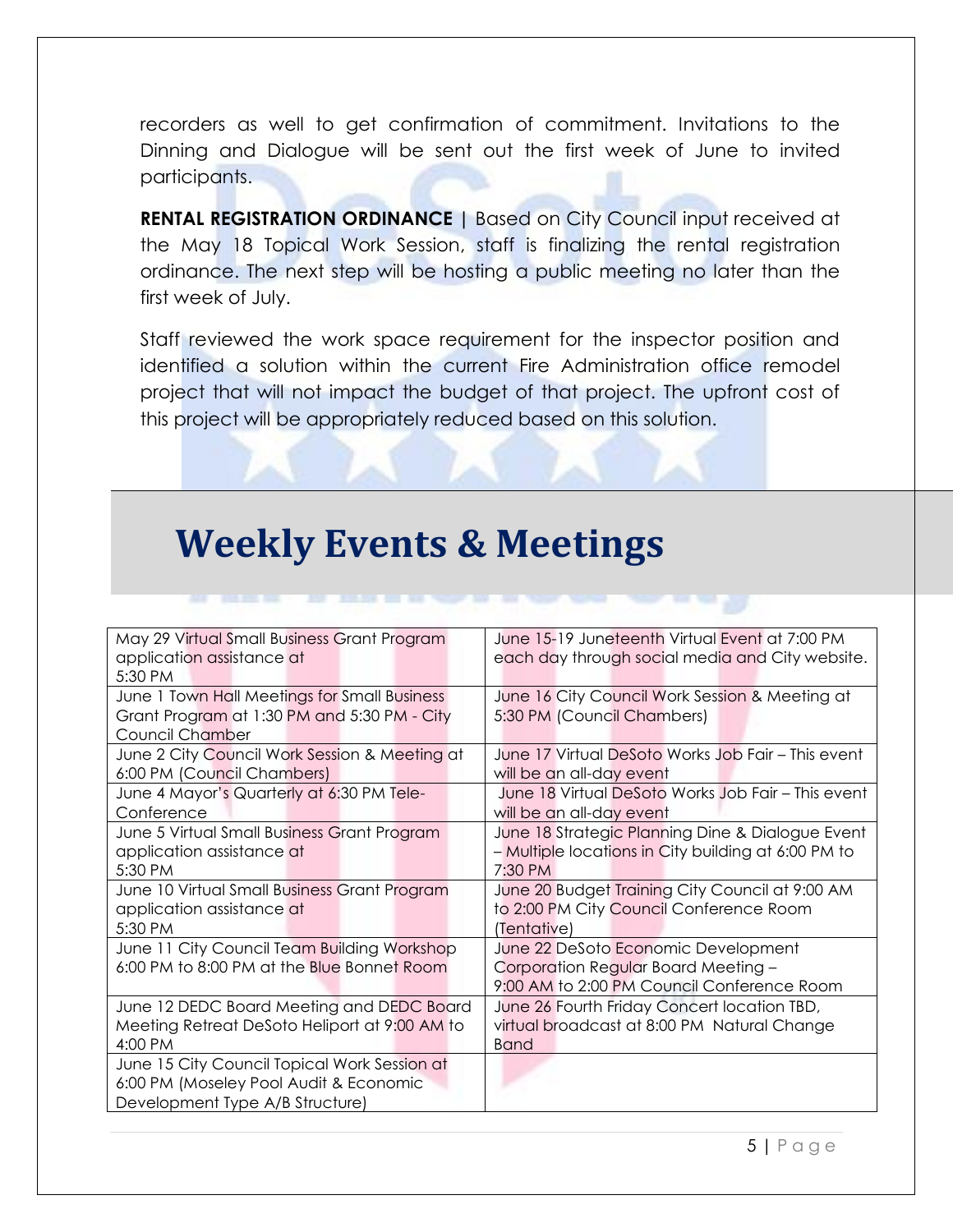#### **Upcoming Work Session Time Schedule**

- 1. REVIEW OF MASTER CALENDAR OF EVENTS AND SPECIAL MEETINGS **| 6:00 PM TO 6:05 PM**
- 2. REVIEW OF REGULAR AGENDA ITEMS **| 6:05 PM TO 6:10 PM**
- 3. UPDATE REGARDING ACTION TAKEN BY THE CITY AS A RESULT OF THE COVID-19 PANDEMIC AND ANY FUTURE MEASURES THAT MAY BE NECESSARY INCLUDING CITY OPERATIONS, PUBLIC SAFETY, BUSINESS COORDINATION, AND WORKFORCE NEEDS **| 6:10 PM TO 6:15 PM**
- 4. DISCUSS AN ECONOMIC DEVELOPMENT INCENTIVE AGREEMENT WITH STRETSAM, LLC FOR SMOOTHIE KING LOCATED AT 104 W. PLEASANT RUN ROAD **| 6:15 PM TO 6:25 PM PRESENTATION / 6:25 PM TO 6:40 PM CITY COUNCIL DISCUSSION**
- 5. DISCUSS ORDER OF CITY COUNCIL REGULAR SESSION AGENDA **| 6:40 PM TO 6:45 PM PRESENTATION / 6:45 pm TO 6:55 PM CITY COUNCIL DISCUSSION**

### **New Hires, Promotions & Recognitions**

#### **NEW HIRES**

| <b>NAME</b>       | <b>START MONTH</b> | <b>DEPARTMENT</b>     | <b>POSITION</b>  |
|-------------------|--------------------|-----------------------|------------------|
| Hightower, Jaylin | May                | Police                | Jailer           |
| Holt, Carlos L.   | May                | <b>Public Utility</b> | Meter Technician |